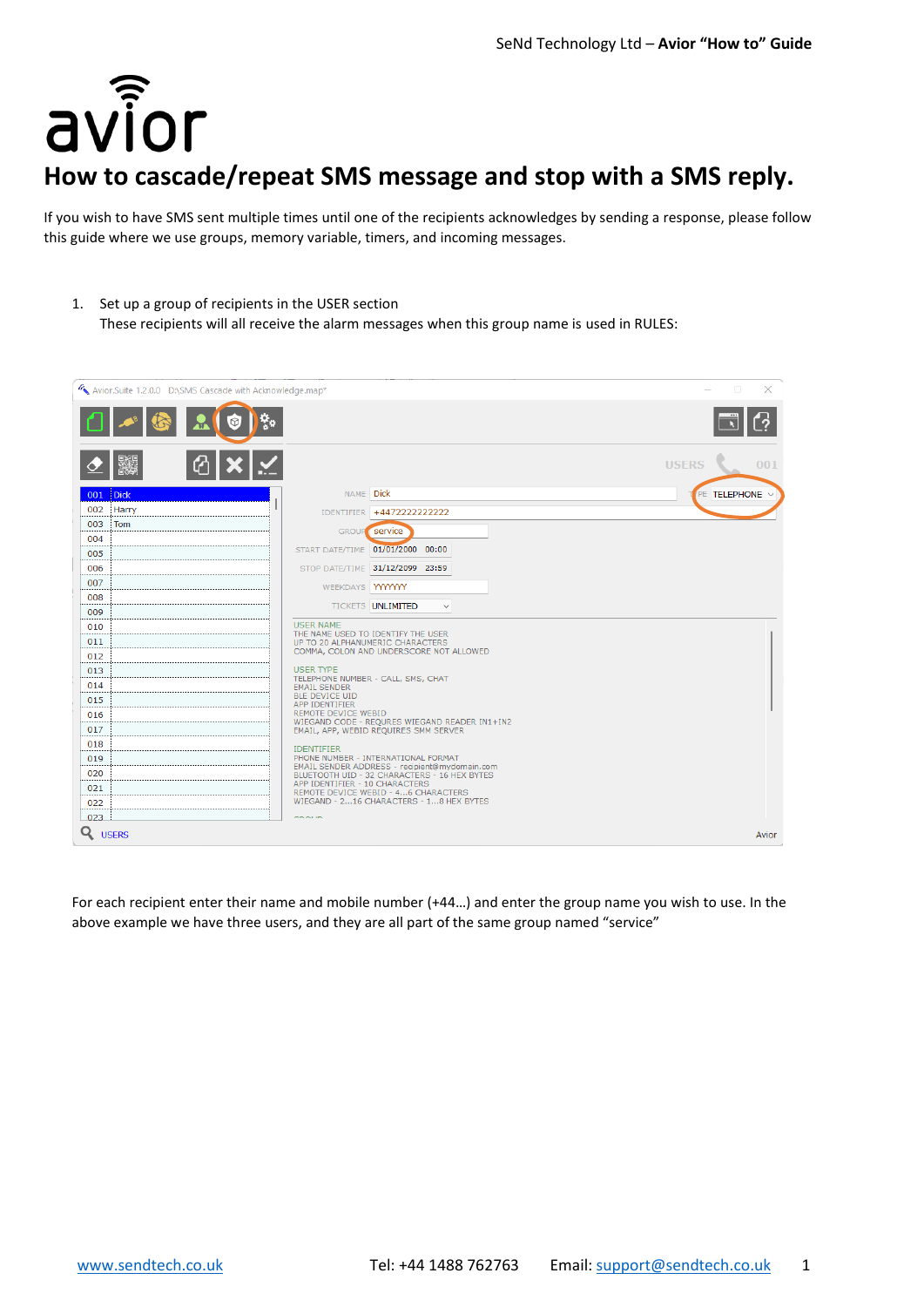## 2. Setting up the first RULE to send a SMS when digital input 1 closes:

|              | Avior.Suite 1.2.0.0 D:\SMS Cascade with Acknowledge.map* |                                                                                               |                                                                                                                                                        |   |           |                 | ×     |  |  |
|--------------|----------------------------------------------------------|-----------------------------------------------------------------------------------------------|--------------------------------------------------------------------------------------------------------------------------------------------------------|---|-----------|-----------------|-------|--|--|
|              |                                                          |                                                                                               |                                                                                                                                                        |   |           |                 |       |  |  |
|              |                                                          |                                                                                               |                                                                                                                                                        |   |           | <b>RULES</b>    | 001   |  |  |
| 001          | FirstSMSAlarm                                            |                                                                                               | NAME FirstSMSAlarm                                                                                                                                     |   |           |                 |       |  |  |
| 002          | SecondSMSAlarm                                           | 4                                                                                             | Digital Input 1<br>(din1)                                                                                                                              |   |           |                 |       |  |  |
| 003          | ThirdSMSAlarm                                            | 田                                                                                             | DIGITAL INPUT 1 - Value                                                                                                                                |   |           | $\boxed{=}$ = 1 | F     |  |  |
| 004          | <b>ACKSMS</b>                                            |                                                                                               |                                                                                                                                                        | G |           |                 | F     |  |  |
| 005          |                                                          | 田                                                                                             |                                                                                                                                                        |   | $\ddotsc$ |                 |       |  |  |
| 006          |                                                          | 田                                                                                             |                                                                                                                                                        | 旧 | $\ddotsc$ |                 | F     |  |  |
| 007          |                                                          | 田                                                                                             |                                                                                                                                                        | ß | $\ddotsc$ |                 | F     |  |  |
| 008          |                                                          | 田                                                                                             |                                                                                                                                                        |   | §…        |                 | F     |  |  |
| 009<br>010   |                                                          | ↘                                                                                             | AT+SMS=service,"Alarm Message Text 1 - reply with OK to stop repeats"                                                                                  |   |           |                 | F     |  |  |
| 011          |                                                          | ↘                                                                                             | $mem1=1,300$                                                                                                                                           |   |           |                 |       |  |  |
| 012          |                                                          |                                                                                               |                                                                                                                                                        |   |           |                 | F     |  |  |
| 013          |                                                          | ↘                                                                                             | $mem2=1$                                                                                                                                               |   |           |                 | E     |  |  |
| 014          |                                                          |                                                                                               |                                                                                                                                                        |   |           |                 | F     |  |  |
| 015          |                                                          |                                                                                               |                                                                                                                                                        |   |           |                 | l≣    |  |  |
| 016          |                                                          |                                                                                               | For each event associated with the resources (channels) of the device, it is possible to define one or more behavioral rules,                          |   |           |                 |       |  |  |
| 017          |                                                          |                                                                                               | for a maximum of 500 total rules, freely divided between all possible TRIGGER events.<br>Scheduled at TIME [hh: mm] event allows the use of wildcards. |   |           |                 |       |  |  |
| 018          |                                                          |                                                                                               |                                                                                                                                                        |   |           |                 |       |  |  |
| 019          |                                                          |                                                                                               | Each rule is assigned a number that also represents the file name.                                                                                     |   |           |                 |       |  |  |
| 020          |                                                          |                                                                                               | Within the rule are defined up to 5 optional CONDITIONS to be verified and up to 5 COMMANDS to be executed if the<br>conditions are verified.          |   |           |                 |       |  |  |
| 021          |                                                          |                                                                                               |                                                                                                                                                        |   |           |                 |       |  |  |
| 022          |                                                          | <b>CONDITION</b><br>THIS IS ONE OF FIVE OPTIONAL CONDITIONS TO BE EVALUATED WHEN EVENT OCCURS |                                                                                                                                                        |   |           |                 |       |  |  |
| 023          |                                                          |                                                                                               |                                                                                                                                                        |   |           |                 |       |  |  |
| <b>RULES</b> |                                                          |                                                                                               |                                                                                                                                                        |   |           |                 | Avior |  |  |

The RULE is giving a name "FirstSMSAlarm" and is using the

- **4 TRIGGER** Digital Input 1 and when the
- **+ CONDITION** Digital Input 1 = 1 (when the input closes) the RULE performs the following 3 ACTIONS:

#### > **AT+SMS=service,"Alarm Message Text 1 - reply with OK to stop repeats"**

(this sends an SMS to all the recipients identified in the GROUP names "service" and sends the message text "Alarm Message Text 1 - reply with OK to stop repeats")

#### > **mem1=1,300**

(this turns internal memory bit1 ON for the time shown in seconds (300s = 5mins) and we will use this bit as a condition in the next rule – sending the message a second time)

#### > **mem2=1**

(this turns internal memory bit2 ON and is a condition that is controlled by RULE4 which is waiting for a user to send a reply by SMS to stop the messages being repeated)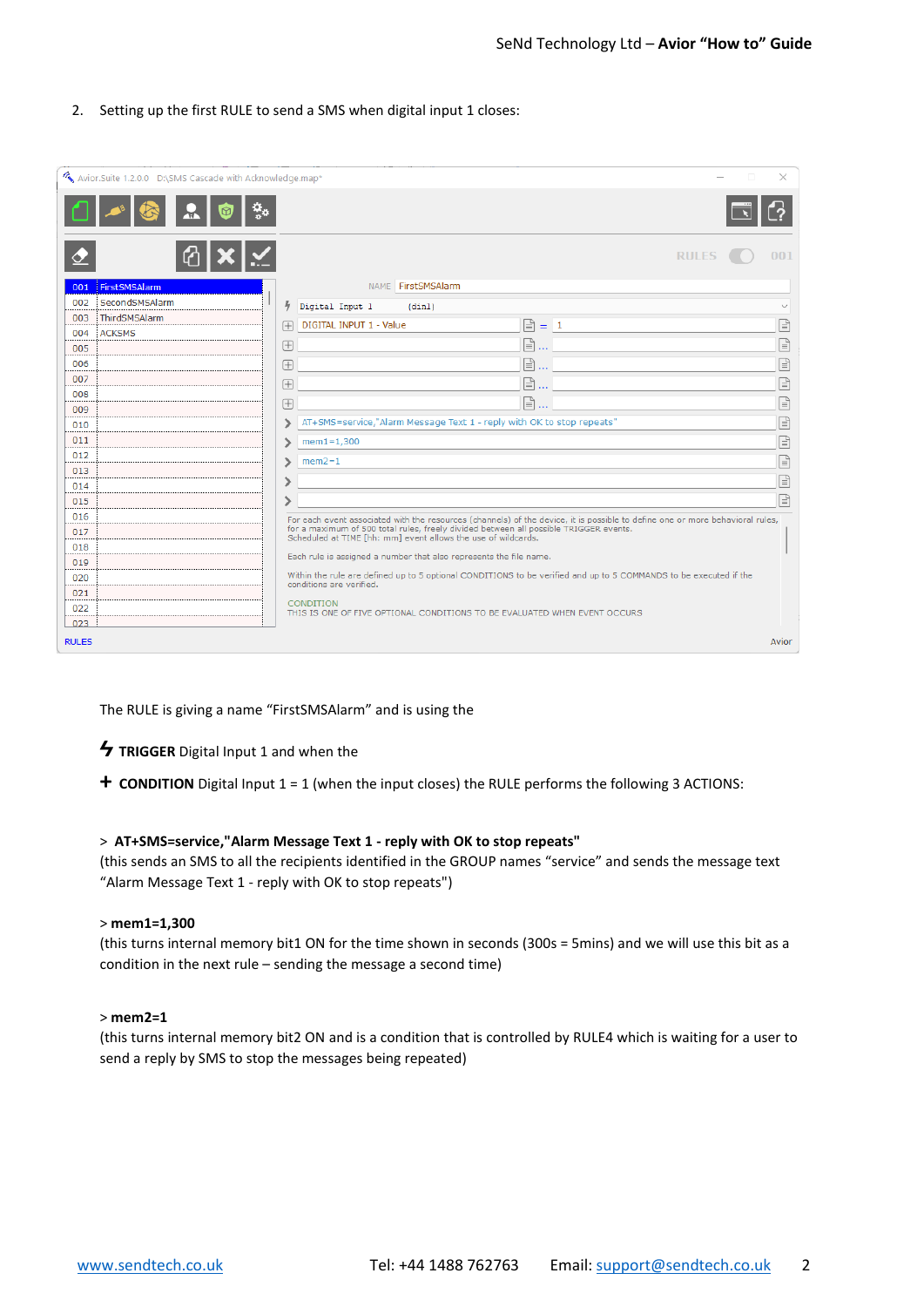3. The second and third RULES are almost the same – you could repeat these rules as many times as you wish if you want the message to be sent more than three times:

|              | Avior.Suite 1.2.0.0 D:\SMS Cascade with Acknowledge.map* |                                                                                                                                               |                                                                                                                                                        |   |                |       |              |  | ×                 |
|--------------|----------------------------------------------------------|-----------------------------------------------------------------------------------------------------------------------------------------------|--------------------------------------------------------------------------------------------------------------------------------------------------------|---|----------------|-------|--------------|--|-------------------|
|              |                                                          |                                                                                                                                               |                                                                                                                                                        |   |                |       |              |  |                   |
|              |                                                          |                                                                                                                                               |                                                                                                                                                        |   |                |       | <b>RULES</b> |  | 002               |
| 001          | FirstSMSAlarm                                            |                                                                                                                                               | NAME SecondSMSAlarm                                                                                                                                    |   |                |       |              |  |                   |
| 002          | SecondSMSAlarm                                           | 4                                                                                                                                             | Memory bit 1<br>(mem1)                                                                                                                                 |   |                |       |              |  | $\ddot{}$         |
| 003          | ThirdSMSAlarm                                            | 田                                                                                                                                             | MEMORY BIT 1 - Value                                                                                                                                   | ß |                | $= 0$ |              |  | f                 |
| 004          | <b>ACKSMS</b>                                            |                                                                                                                                               | MEMORY BIT 2 - Value                                                                                                                                   | G |                |       |              |  |                   |
| 005          |                                                          | 田                                                                                                                                             |                                                                                                                                                        |   |                | $=$ 1 |              |  | G                 |
| 006          |                                                          | $\boxplus$                                                                                                                                    |                                                                                                                                                        |   | [≣ो …          |       |              |  | $\mathbb{E}$      |
| 007          |                                                          | 田                                                                                                                                             |                                                                                                                                                        |   | Ռ<br>$\ddotsc$ |       |              |  | F                 |
| 008          |                                                          | 田                                                                                                                                             |                                                                                                                                                        |   | F)             |       |              |  | F                 |
| 009<br>010   |                                                          |                                                                                                                                               | AT+SMS=service,"Alarm Message Text 2 - reply with OK to stop repeats"                                                                                  |   |                |       |              |  | $\boxed{\exists}$ |
| 011          |                                                          |                                                                                                                                               | $mem1 = 1,300$                                                                                                                                         |   |                |       |              |  | F                 |
| 012          |                                                          | ⋗                                                                                                                                             |                                                                                                                                                        |   |                |       |              |  |                   |
| 013          |                                                          | ↘                                                                                                                                             | $mem2=1$                                                                                                                                               |   |                |       |              |  | $\mathbb{E}$      |
| 014          |                                                          |                                                                                                                                               |                                                                                                                                                        |   |                |       |              |  | F                 |
| 015          |                                                          | ⋋                                                                                                                                             |                                                                                                                                                        |   |                |       |              |  | 日                 |
| 016          |                                                          | For each event associated with the resources (channels) of the device, it is possible to define one or more behavioral rules,                 |                                                                                                                                                        |   |                |       |              |  |                   |
| 017          |                                                          |                                                                                                                                               | for a maximum of 500 total rules, freely divided between all possible TRIGGER events.<br>Scheduled at TIME [hh: mm] event allows the use of wildcards. |   |                |       |              |  |                   |
| 018          |                                                          |                                                                                                                                               |                                                                                                                                                        |   |                |       |              |  |                   |
| 019          |                                                          | Each rule is assigned a number that also represents the file name.                                                                            |                                                                                                                                                        |   |                |       |              |  |                   |
| 020          |                                                          | Within the rule are defined up to 5 optional CONDITIONS to be verified and up to 5 COMMANDS to be executed if the<br>conditions are verified. |                                                                                                                                                        |   |                |       |              |  |                   |
| 021          |                                                          |                                                                                                                                               |                                                                                                                                                        |   |                |       |              |  |                   |
| 022          |                                                          | <b>CONDITION</b><br>THIS IS ONE OF FIVE OPTIONAL CONDITIONS TO BE EVALUATED WHEN EVENT OCCURS                                                 |                                                                                                                                                        |   |                |       |              |  |                   |
| 023          |                                                          |                                                                                                                                               |                                                                                                                                                        |   |                |       |              |  |                   |
| <b>RULES</b> |                                                          |                                                                                                                                               |                                                                                                                                                        |   |                |       |              |  | Avior             |

This RULE named "SecondSMSAlarm" is checking the condition of the two memory bits we set in the first RULE which was triggered by Input 1 closing. This RULE is TIGGERED:

**Ϟ TRIGGER** Memory Bit 1 and when the

**+ CONDITION** Memory bit 1=0 (the 300 seconds timer in RULE1 has elapsed) AND a second condition Memory bit 2=1 (the incoming SMS alarm acknowledgment message has not be received) THEN perform the following 3 ACTIONS:

## > **AT+SMS=service,"Alarm Message Text 2 - reply with OK to stop repeats"**

(this sends an SMS to all the recipients identified in the GROUP names "service" and sends the message text "Alarm Message Text 2 - reply with OK to stop repeats")

## > **mem1=1,300**

(this turns internal memory bit1 ON, again, for the time shown in seconds (300s = 5mins) and we will use this bit as a condition in the next rule – sending the message a second time)

## > **mem2=1**

(this turns internal memory bit2 ON and is a condition that is controlled by RULE4 which is waiting for a user to send a reply by SMS to stop the messages being repeated)